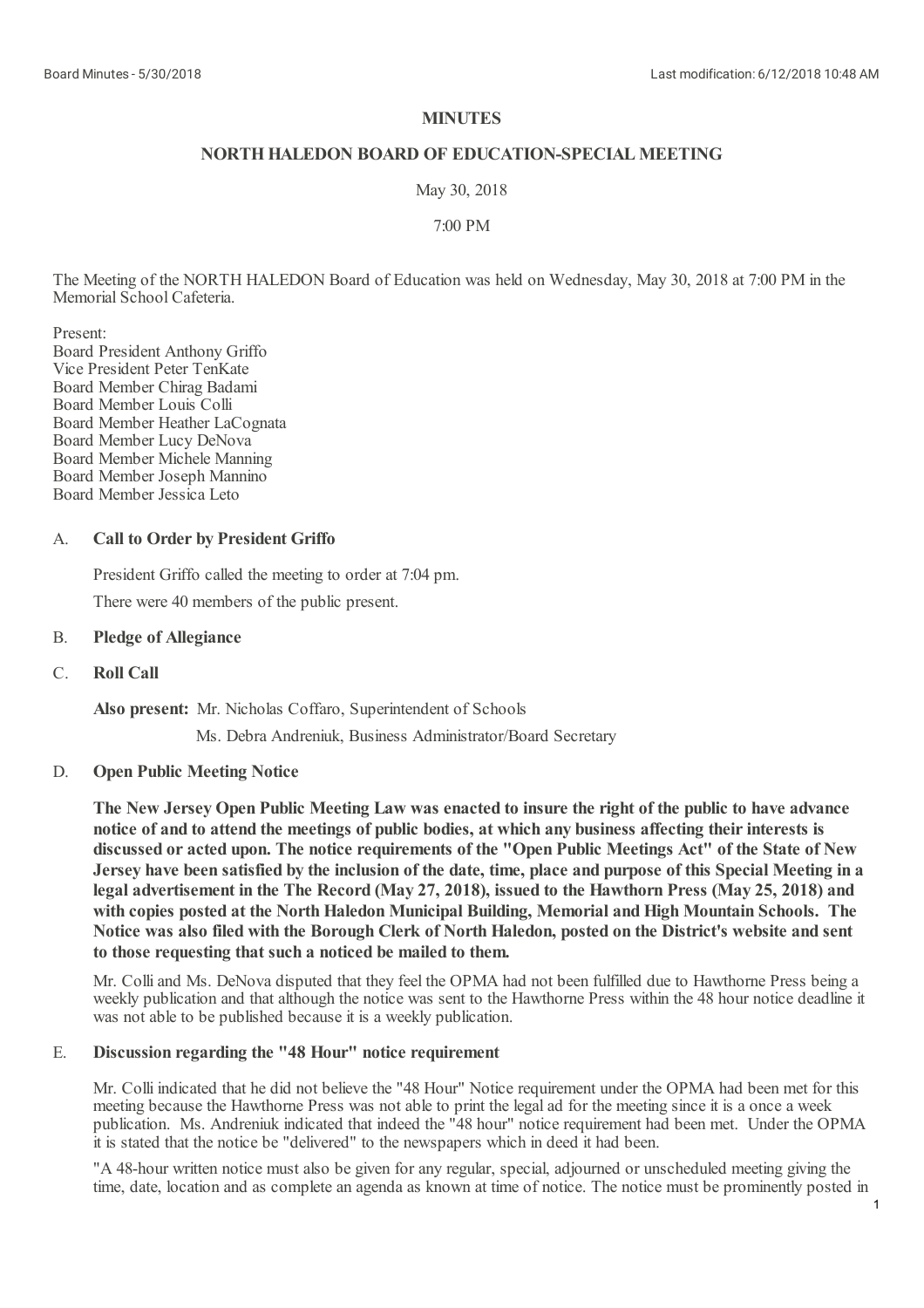a public place, usually in the municipal building, and delivered to at least two previously designated newspapers."

Mr. Colli was still not in agreement that the requirement had been met. President Griffo as for a motion for a resolution to vote to hold the May 30, 2018 meeting. The following resolution was made:

The North Haledon Board of Education resolves that this is a legal meeting and that the meeting should continue.

The motion was made by Board Member Colliand seconded by Board Member DeNova, and with the following roll call vote:

Board President Griffo yes

Vice President TenKate yes

Board Member Badami abstain

Board Member Colli no

Board Member LaCognata abstain

Board Member DeNova no

Board Member Manning yes

Board Member Mannino yes

Board Member Leto yes

the motion carried.

#### F. **Superintendent's Statement**

Mr. Coffaro made a statement about what took place at the previous meeting and expressed his desire for all to refocus as to the reason we are here which is for the students. Mr. Coffaro apologized to Mr. and Mrs. DeNova.

#### G. **Executive Session**

WHEREAS C231, P.L. 1975, also known as the Open Public Meetings Act, authorizes a public body to meet in executive or private sessions under certain, limited circumstances; and WHEREAS, said law requires the Board to adopt a resolution at a public meeting before it can meet in such as executive or private session; THERFORE, BE IT RESOLVED BY THE NORTH HALEDON BOARD OF EDUCATION that:

1) The Board has determined that it is necessary to meet in Executive Session on May 30, 2018 at 7:20 p.m. to discuss:

a. matters considered confidential by federal law, state statute or court rule;

b. personnel matters related to employment, unless the individuals involved have

requested in writing that the matter be discussed in public;

2) The Board will make public the matter(s) discussed if and when confidentiality is no longer required.

3) The Board will take action pursuant to said discussion at a public meeting.

President Griffo reconvenes to the Public portion of the meeting at 7:40 p.m.

1. Motion to move into Executive Session

> The motion was made by Board Member Manning and seconded by Board Member DeNova, and with a unanimous roll call vote, the motion carried.

 $\mathcal{L}$ Motion to move out of Executive Session

> The motion was made by Board Member DeNova and seconded by Board Member Manning , and with a unanimous roll call vote, the motion carried.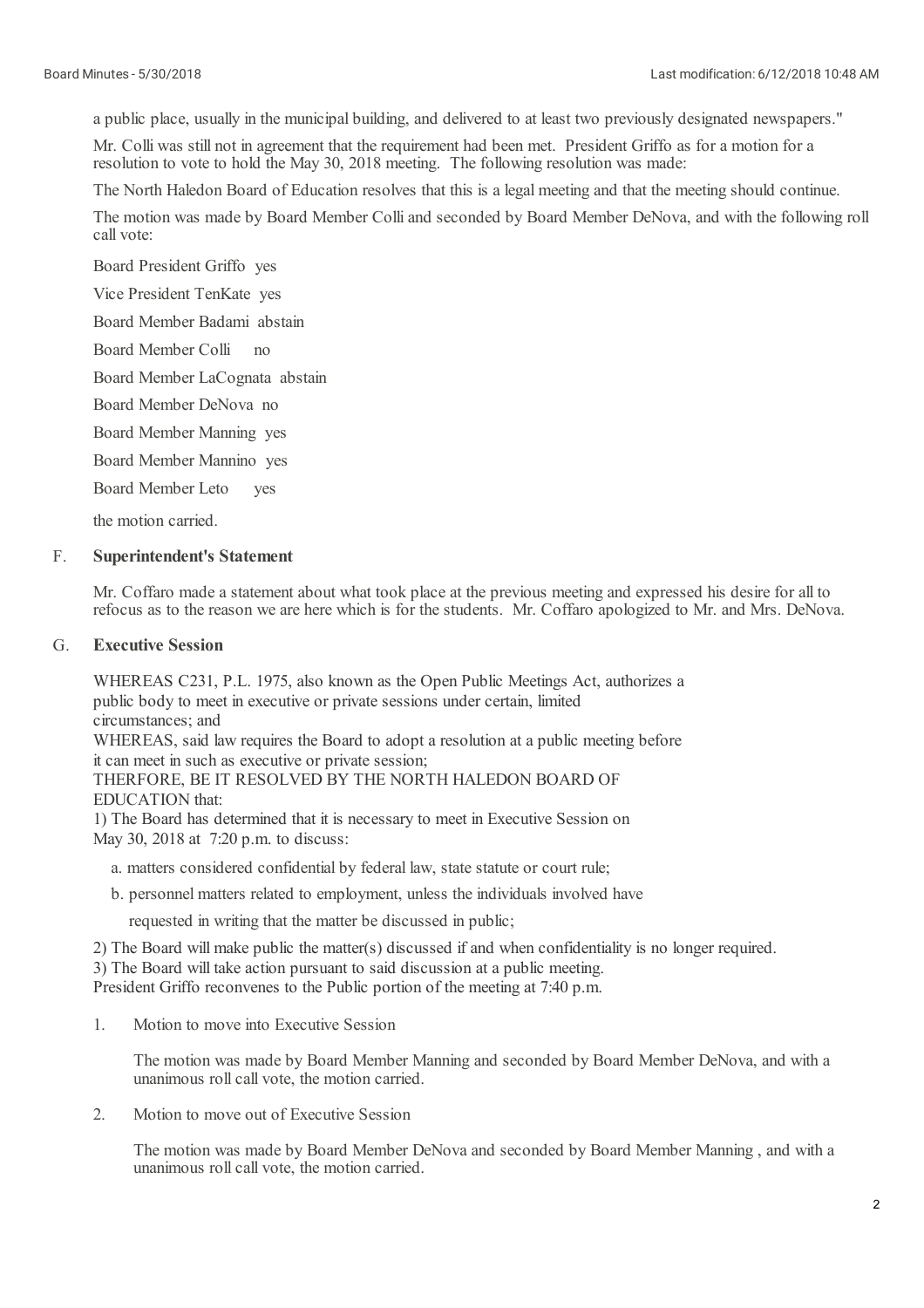### H. **Bill Gerichter, Edvocate - Board Member Q&A session regarding outsourcing**

Mr. Gerichter addressed the Board Members and asked if anyone had any questions about the custodial outsourcing agreement.

# **DISCUSSION/COMMENTS:**

Mr. Colliasked if it is possible to outsource the after school staff and not the day staff. Mr. Gerichter replied yes other school districts do that but that is not a possibility here. Since it is a small day staff it creates a "them and us" mentality and economically it was not feasible for North Haledon.

Ms. Manning asked what is Glen Rock's responsibility to us if they want to terminate contract. Mr. Gerichter replied that they will try to find another vendor to work with us.

Mr. Mannio asked what was the original length of Glen Rock's contract with Aramark. Mr. Gerichter replied it was a 2 year contract with a 3 year renewal.

Ms. Leto asked if we are unhappy with services can we terminate. Mr. Gerichter replied yes at end of the year you can terminate.

Mr. Griffo asked how long has Glen Rock outsourcing. Mr. Gerichter replied 7 years with Aramark.

Mr. Ten Kate asked what does Glen Rock get from this deal. Mr. Gerichter replied that there is a push to do shared services from the county offices so they are meeting that demand and they are making \$20,000 through the shared services agreement.

Ms. Leto asked can we get rid of employee if not doing job? Mr. Gerichter replied yes.

Mr. Mannino asked what kind of background check is done? Mr. Gerichter replied that there are 2 background checks that are done. One goes back to the person's 18th birthday and the other is the same background check that the school district performs.

#### I. **Petitions of Citizens on Agenda Items Only**

Public comments are invited on matters pertaining only to the agenda at this time.

## **DISCUSSION/COMMENTS:**

Joe Ferrante: Mr. Ferrante commented as to what the cost of the contract was for Glen Rock because it says they are getting more than \$20,000. Mr. Gerichter replied.

John Bleeker: Mr. Bleeker commented on Mr. Coffaro's statement. Mr. Bleeker commented as to staffing that is in district now vs. what was in district 5 years ago and if we have received feedback from other districts that use Aramark.. Mr. Griffo replied.

Mayor Randy George: Mayor George commented on proposal that he sent to district regarding using a cleaning service. Mr. Griffo replied.

Valdo Panzera: Mr. Panzera commented on shared services with Manchester.

Ray Melone: Mr. Melone commented as to clarify what actualamount Glen Rock is receiving and termination of contract between Aramark and Glen Rock and Glen Rock and North Haledon. Mr. Gerichter replied.

1. Motion to Open the Floor

> The motion was made by Board Member DeNova and seconded by Board Member LaCognata, and with a unanimous roll call vote, the motion carried.

 $\mathcal{L}$ Motion to Close the Floor

> The motion was made by Board Member Manning and seconded by Board Member Mannino, and with a unanimous roll call vote, the motion carried.

#### J. **Facilities & Services**

BE IT RESOLVED, upon the recommendation of the Superintendent, the Board hereby approves motion: A) Approval of Inter Localagreement with Glen Rock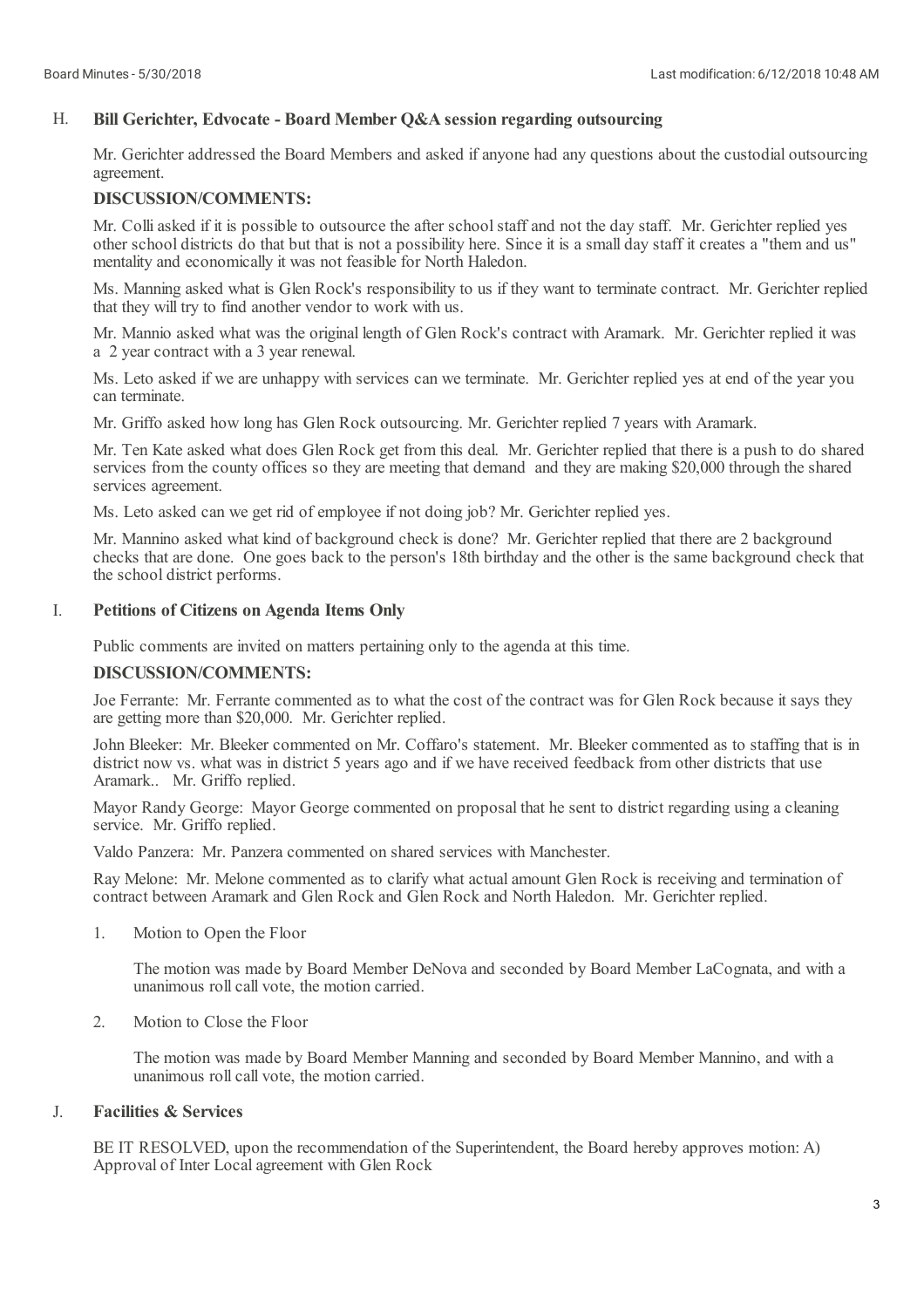## **Discussion/Comments:**

Ms. Leto read a statement that she had prepared regarding public feedback on the outsourcing agreement and what the board has accomplished over the past year.

Ms. DeNova commented that no other options were looked at. Ms. Andreniuk replied

1. Approval of Inter Localagreement with Glen Rock

> **WHEREAS**, the Uniform Shared Services and Consolidation Act, N.J.S.A. 40A:65-1 et seq., authorizes local school districts to enter into contracts with each other to subcontract any service which the parties to an agreement are empowered to render within their own jurisdictions; and

**WHEREAS**, the North Haledon Board of Education ("the North Haledon Board") and the Glen Rock Board of Education ("the Glen Rock Board") are both duly authorized to provide custodial services for their respective school districts; and

**WHEREAS**, the Glen Rock Board has subcontracted its custodial services to Aramark Management Services, L.P. ("Aramark") to provide custodial services to the Glen Rock School District; and

**WHEREAS**, the North Haledon Board and the Glen Rock Board are of the opinion that such custodial services can be more efficiently and economically provided through a joint agreement for the sharing of such services; and

**WHEREAS**, the parties are desirous of entering into a shared services agreement which would authorize the North Haledon Board to share the services of the Glen Rock Board's custodians with the Glen Rock Board to provide custodial services to the North Haledon Board of Education.

### **NOW THEREFORE, BE IT RESOLVED** as follows:

- 1. The North Haledon Board agrees to enter into a Shared Services Agreement with the Glen Rock Board, which willauthorize the North Haledon Board to share the services of the Glen Rock Board's custodians, which are subcontracted through Aramark, in order to provide custodial services to the North Haledon School District at a cost not to exceed \$308,116.85 for the 2018-2019 school year. This Agreement is annexed hereto and made a part hereof.
- 2. The authorization to enter into this Shared Services Agreement is specifically conditioned upon the Glen Rock Board's approval of said Agreement.
- 3. The North Haledon Board directs the Board President and the Board Business Administrator/Secretary to execute any necessary documents to complete the execution of this Shared Services Agreement.

### (SSA with North Haledon - [revised.pdf](https://www.boardconnectnj.com/Item/DownloadAttachment/539) (Attached))

The motion was made by Board Member Leto and seconded by Board Member LaCognata, and with the following roll call vote:

Board President Griffo yes Vice President TenKate yes Board Member Badami no Board Member Colli Board Member LaCognata yes Board Member DeNova no Board Member Manning yes Board Member Mannino yes Board Member Leto no yes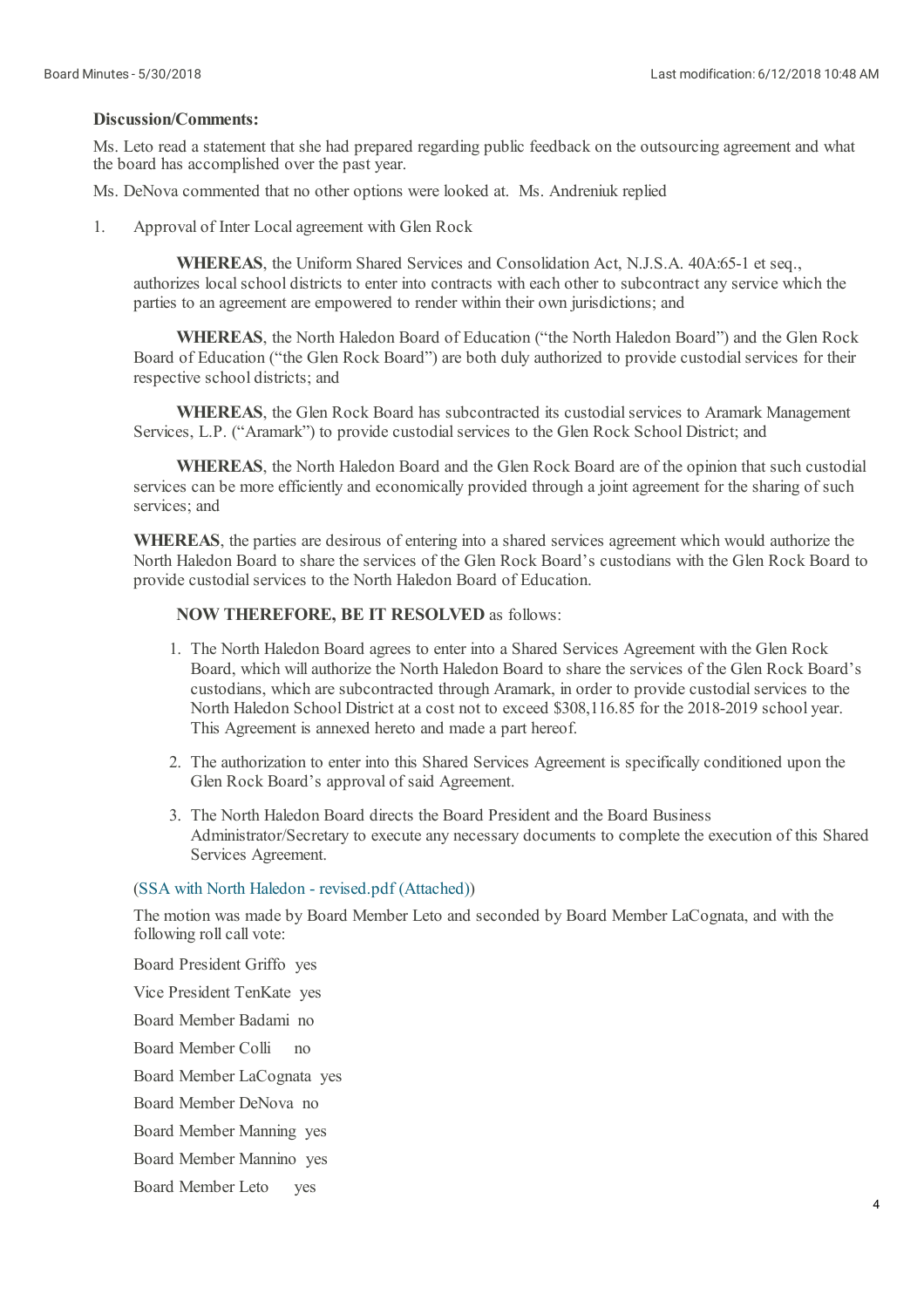the motion carried.

### K. **Curriculum**

BE IT RESOLVED, upon the recommendation of the Superintendent, the Board hereby approves motion: A) Amendment of 2017-2018 School Calendar

## **Discussion/Comments:**

Ms. LaCognata asked what is the reason for the single session day? Mr. Coffaro replied to provide the staff with additional time for grading.

1. Amendment of 2017-2018 School Calendar

> Resolve that upon the recommendation of the Superintendent, the Board approves the amendment to the 2017- 2018 schoolcalendar to now include Wednesday, June 20th as a single session day for students and a full day for staff.

The motion was made by Board Member Manning and seconded by Vice President TenKate, and with the following roll call vote:

Board President Griffo yes Vice President TenKate no

Board Member Badami yes

Board Member Colli  $n<sub>0</sub>$ 

Board Member LaCognata yes

Board Member DeNova yes

Board Member Manning yes

Board Member Mannino yes

Board Member Leto yes

the motion carried.

### L. **Petition of Citizens (limited to 30 minutes)**

Public comment is invited on all matters pertaining to the school district. Members of the public may speak once for a maximum period of three minutes by the clock during this portion of the meeting. Please state your name, address, and if applicable, group affiliation and sign in before you begin. All statements shall be directed to the presiding officer; no participant may address or question board members individually. No participant may speak more than once on the same topic unless all others who wish to speak on that topic have been heard. The Board uses the public comment period as an opportunity to listen to citizen concerns, but please be aware that not all issues brought to a board meeting will be resolved this evening; rather, the Board will, in appropriate cases, delegate the authority to investigate the matter to the Superintendent or his designee.

Please let the record reflect that the BOE does not endorse your comments nor will the BOE be held liable for comments you make about a staff member, or other person, which the staff member, or other person, may consider defamatory and/or libelous, as that individual retains all rights to pursue any legal remedies against you.

# **DISCUSSION/COMMENTS:**

Anthony Bua: Mr. Bua commented as to why we are contracting with Glen Rock and giving \$20,00. to them.

Jennifer Stubes: Ms. Stubes commented that other districts that are not happy with outsourcing services.

Anthony DeNova: Mr. DeNova commented on what happened at last week's board meeting. Mr. Griffo replied.

Michele Melone: Ms. Melone commented on what happened at last week's board meeting.

John Bleeker: Mr. Bleeker commented on the board not having an attorney present at meetings. Mr. Griffo replied.

Marie Padula: Ms. Padula commented on what happened at last week's board meeting and taking children's best